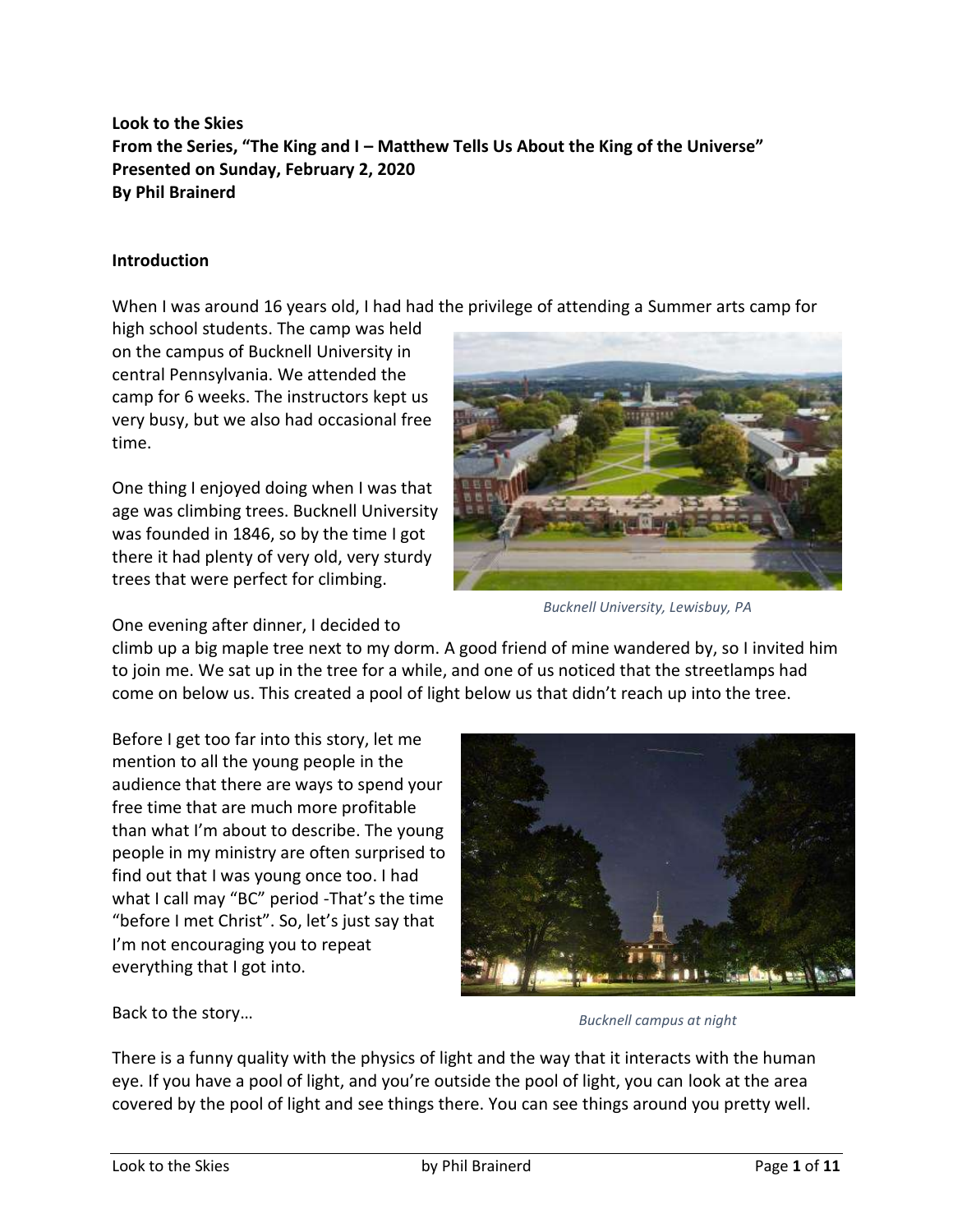However, things (and people) in the pool of light can't see you - to them, you're just a shadow.

My friend and I decided to test this. When an unsuspecting fellow student wandered into the pool of light, we looked down and said, "Hey, dummy!" This got the person's attention. They heard the sound of someone talking to them, but something followed that we in the tree found interesting: *They couldn't tell where the sound came from.*

The first person we did to this to looked to the left. They then looked to the right. They looked behind them. They spun around. They looked really confused. My friend and I up in the tree found this was very entertaining. Somehow, we suppressed the urge to giggle. After a while, the person gave up and continued walking, although they had a very suspicious look on their face and kept looking around.

We did this a few more times. Each time, we got similar results. In one case, the person checked the bushes along the walk to see if anyone was hiding in there. *But, no one looked up.* That was, until, we lost our discipline and let out a laugh. When given a second sound, the person looked up. It turns out we were not quite as well hidden as we thought. The person couldn't tell who we were, but our location was no longer a secret.

This person was clever. He looked up and said, "You know, you're not supposed to be up there - I think I might report you." Then, he went on. This got us thinking. Was he really going to report us? If he did, would the camp counselors really have nothing better to do than look in all the trees for mischievous campers? We considered the possibilities and decided that it was time to climb down. After doing that, we sought out some more, shall we say, profitable activities.

I learned something that night. I think that my experience was symbolic of how many people go through life. A lot of people go through life very absorbed in what's directly around them. They don't pay attention to things outside of a very narrow focus unless they have some reason to do so. Or, unless someone tells them. For example, I went to a firework display once where an announcer talked for a bit, and then said, "We're ready to begin – feast your eyes to the skies". So, of course, everyone looked up. That's where you expect fireworks to be. But, unless we have a reason, unless we're told to do so, we keep our gaze focused on things around us. We don't, so to speak, look up.

That's a shame, because the Bible sometimes uses the idea of looking up as a symbolic action of seeking God. In Psalm 121 it says:

- 1 I lift up my eyes to the mountains where does my help come from?
- 2 My help comes from the Lord, the Maker of heaven and earth. (Psalm 121:1-2)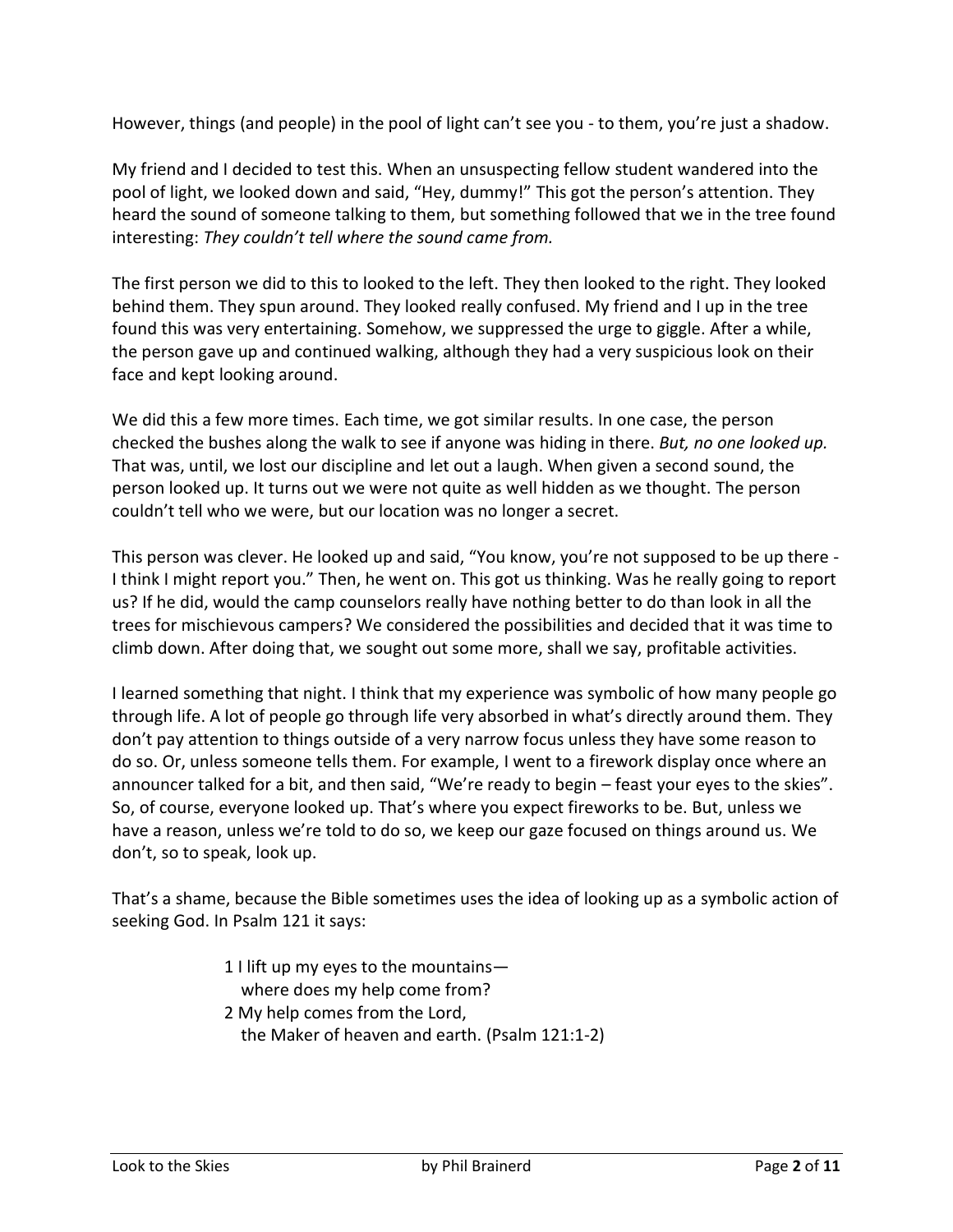In a later Psalm, we read:

1 I lift up my eyes to you, to you who sit enthroned in heaven. (Psalm 123:1)

We're in our series, "The King and I – Matthew Tells Us About the King of the Universe". Today, our message is, "Look to the Skies". We're going to meet some people today who did just that. They looked to the skies. We're going to discover why it's a good idea for us to follow their example.

Let's read in Matthew:

1 After Jesus was born in Bethlehem in Judea, during the time of King Herod, Magi from the east came to Jerusalem 2 and asked, "Where is the one who has been born king of the Jews? We saw his star when it rose and have come to worship him." (Matthew 2:1-2)

What's happening here? In chapter 1, Matthew started with a genealogy. We learned that one thing Matthew wants to point out early in his book is the fact that Jesus was qualified to be the king of Israel. The genealogy showed us that Jesus was qualified because he was descended from Abraham and David. Next, Matthew describes the birth of Jesus. In particular, he talked about the birth of Jesus from the perspective of Joseph, the man who took responsibility for taking care of Jesus during his childhood. There, we learned that Jesus was qualified to be a great king because he was said to be a great king by a supernatural being, an angel. Now, we're presented with a highly unusual event. Jesus receives a visit from some men called "the Magi". Among the things we'll learn through this story is that there is something about this visit that contributes to Jesus' qualifications for royalty.

# **Who were the Magi?**

Who were these men, and why did they come to visit Jesus? Today, we have lots of historical records about the Magi from archeology. The term "Magi" referred to a group of religious leaders from Babylon and Persia. This is what we today call these territories "Iraq" and "Iran".

We first meet the ancestors of the Magi in the book of Daniel, the second chapter. We won't look at the whole story but let me hit the high points. The Hebrew people were invaded by the king of Babylon, king Nebuchadnezzar in the year 597 B.C. God *The Persian Empire, 490 B.C.*

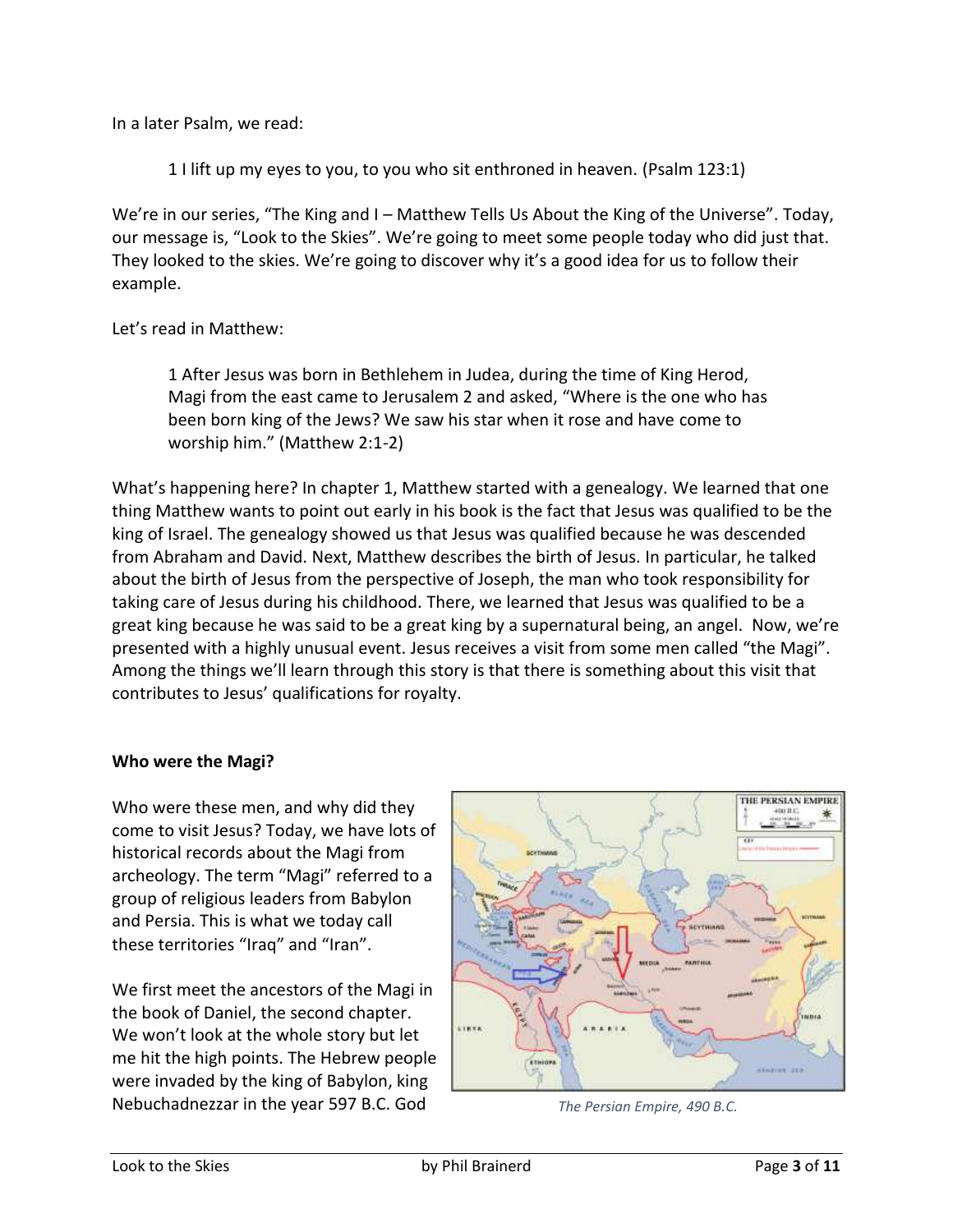told the Jewish people that they should surrender; that he was using Babylon to judge their sin. Much of the population was deported and taken to Babylon. Daniel was a young Jewish man who was with those people. If you look at the map, you'll see a blue arrow pointing at Jerusalem, and a red arrow pointing at Babylon. Once in Babylon, Daniel distinguished himself as a young man having talent that was useful to the King.

One day, King Nebuchadnezzar had a dream. Among his advisors, the king had a group called, "the wise men". They were learned men, but they were also thought to have magical powers. They were diviners and magicians, along with being knowledgeable about world affairs and history. Normally, the king would call on these men to interpret his dream.

*For reasons we don't know, the king was discontent with these men.* The normal pattern would be:

- 1. The king has a dream
- 2. The king tells his dreams to this magical group.
- 3. They interpret the dream.

On this occasion though, Nebuchadnezzar decided to shake things up. He told these men that he would not tell them his dream. If they were so magical, they should tell *him* what his dream was. Then, he would believe them. As it turns out, the king's inclinations were right. His "magical men" weren't very magical at all. His "wise men" weren't very wise. No one could tell him anything.

At this point, Nebuchadnezzar comes to feel that he has been fooled by these men for a long time. The penalty for fooling the king: Death! All the wise men of the king's court were sentenced to execution. This would have included Daniel, not because he agreed with the methods of these men, but because he was in the wrong place at the wrong time. He was lumped in with the others.

Daniel prays, and God gives him a great miracle: Daniel is told both the dream and its interpretation. So, Daniel holds a rare position of power. He knows the king wants to execute all the "wise men". He has a way out for himself and his friends. He could use his newly acquired power to wipe out all his competition. But here's a twist: Daniel doesn't take advantage of his power to wipe out his competition. Instead, he protects them. Here's what he says:

Then Daniel went to Arioch, whom the king had appointed to execute the wise men of Babylon, and said to him, "Do not execute the wise men of Babylon. Take me to the king, and I will interpret his dream for him." (Daniel 2:24)

So, Daniel was taken to the king, where he explains both the dream and its interpretation. He is careful to say that he is doing this by the power of his God, so that God will get all the credit.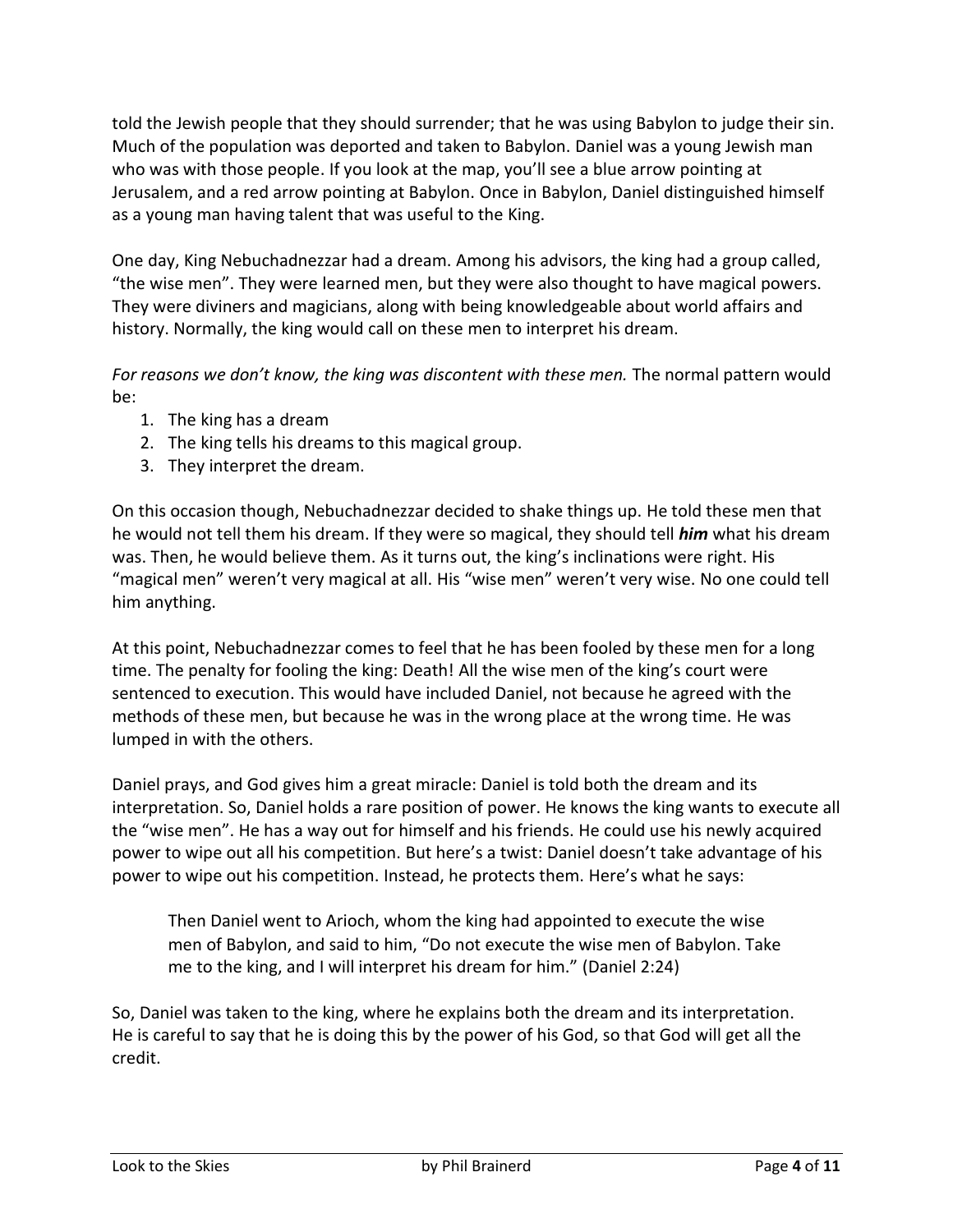The king realizes that he has been treated to a rare and awesome display of supernatural power. Here's how Nebuchadnezzar responds:

The king said to Daniel, "Surely your God is the God of gods and the Lord of kings and a revealer of mysteries, for you were able to reveal this mystery." Then the king placed Daniel in a high position and lavished many gifts on him. He made him ruler over the entire province of Babylon and placed him in charge of all its wise men. (Daniel 2: 47-48)

Look again at that last line: *Daniel was put in charge of all the wise men.* So, rather than use his power to wipe out all these men, Daniel showed them mercy. Because he showed mercy, he was put in a position of great power and influence over these men. From this point forward, they had to listen to Daniel. And why wouldn't they? He saved their lives!

Daniel spent a long time in Babylon. He wasn't always successful at getting the wise men to listen to him. Some of them continued in their old ways

Later, during Daniel's lifetime, Babylon was invaded and conquered by the Persians. That's why the whole region became known as the Persian empire, as you saw in our map above. Daniel survived that transition of power. He even rose to have great influence over the leaders of that regime. The wise men of Babylon, and now of Persia, watched all this.

One day, Daniel died. He did so after leaving an incredible legacy among these people who later became known as the "Magi".

Tragically, great legacies can be overlooked. After Daniel died, others came along and introduced what we can only call corruptions into the thought of the Magi. One of those people who brought corruption was a man named Zoroaster.

On the one hand, Zoroaster believed in one true God. That was good. On the other hand, Zoroaster believed that one of the ways to discern the will of God was to use Astrology. Astrology involves tracking the positions of stars and planets with the hope that you can see the future. Here's an **i**mportant note*: The Bible looks on this dimly.* Recall, some of the wise men didn't listen to Daniel. Those men liked Astrology, too. So, the religion of Zoroastrianism was born. It eventually became the dominant religion of Persia.



*Zoroaster*

So, we've learned a lot about the history Magi. We need to add just two more things before we can move on. First, during their whole history, the Magi were important. These were people who advised kings. At times, they were used as dignitaries who visited other countries. When we meet the Magi in Matthew 2, it's in the context of a visit to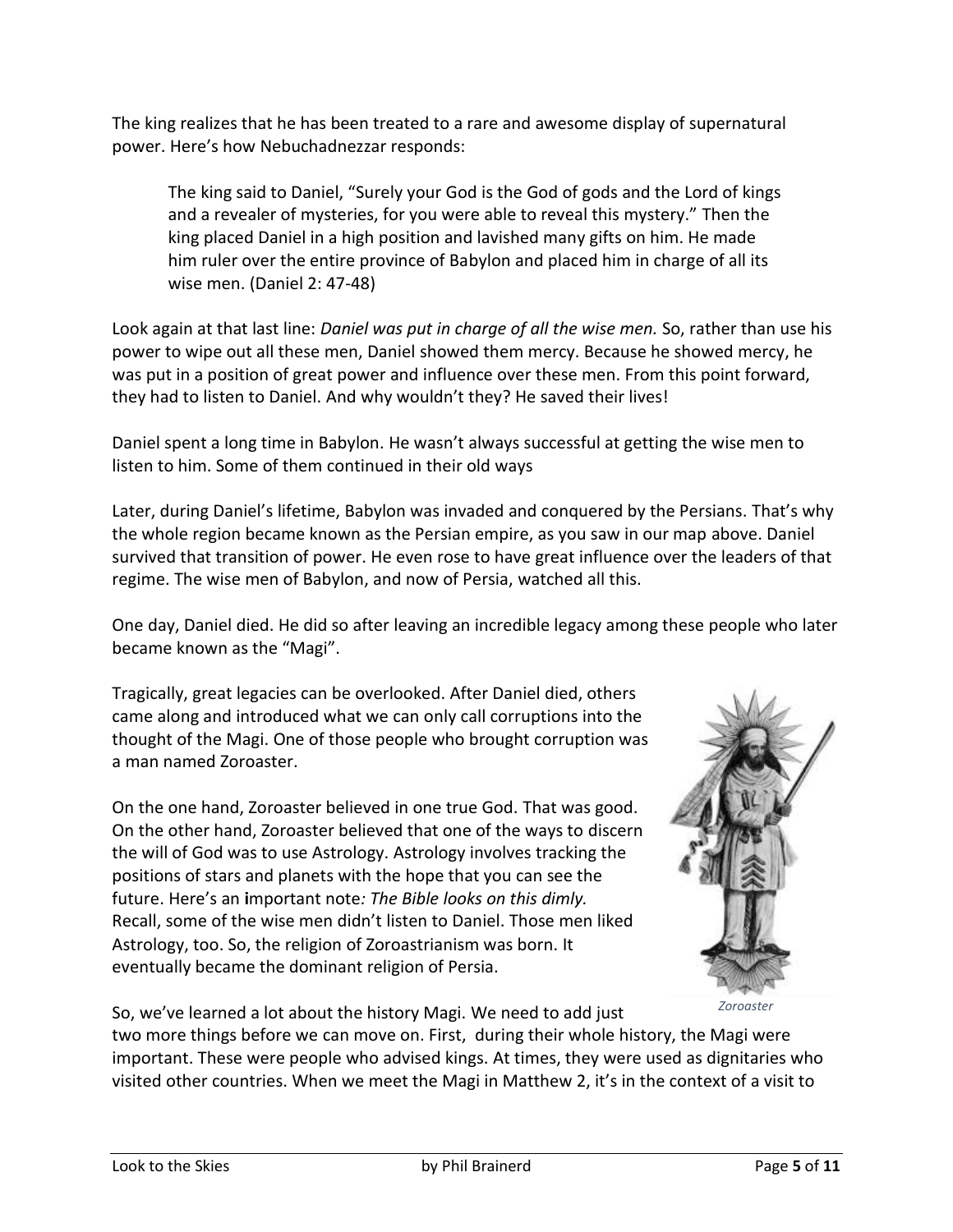the political king of Israel, Herod. These were men who could expect a king to want to see them.

Let's illustrate this. If I were to ask if you have personally spent significant time with the Governor of your state, how would you respond? Me, either. Now, if you were the Governor of Pennsylvania, or even Lieutenant Governor, you could call the Governor of New Jersey and expect him to receive your call. If you were one of those people, and you visited, you could expect the Governor to make time in his calendar.

So, one day, King Herod is told, "Magi from the East are here". He responds by inviting them in.

Next, the context of the day was worldly. Centuries before the Magi arrived in Jerusalem, great thinkers, people who were advisors to kings, looked to the Greek philosophers for wisdom. One of those voices was Socrates. Socrates lived in Greece 400 years before the time of Christ. He was a man who believed that people didn't need anything supernatural to live. All you needed was to look at the world around you. If you had reason, philosophy, and mathematics, you could work your way to ultimate truth. To use our symbolic way of thinking, Socrates did not believe that you needed to look up. A lot of people in the ancient world agreed with Socrates. *A lot of people agree today.*



*Socrates, Fifth Century B.C.*

Compare this to the Magi. Being learned men, they could very well have heard of Socrates. If they didn't know about Socrates, there were plenty of thinkers like him. But, unlike Socrates and his followers, the Magi clearly were not satisfied with the things of this world. They knew that people could never find all the answers here on this earth. So, the Magi looked up. They looked to the skies.

Remember, their faith had become corrupt. When they looked to the skies, they were using Astrology. This is where we learn some amazing things about God. Our God is complex. He is merciful. Sometimes we must simply leave his decisions to him. Even though the Magi were looking to the skies the wrong way, God blessed them. Perhaps he blessed them because in their hearts they were looking for the right thing. Perhaps he remembered that some of the wise men of Babylon listened to Daniel 600 years before. We don't know. But he blessed them with a supernatural sign; an amazing object that they called "the star".

When the Magi saw that star, they knew they were looking at something of incredible importance. So, they packed their things and set out on a journey from Persia to Israel. We don't know their exact starting point, but they likely travelled hundreds of miles across desert. The trip took weeks, if not months.

So, let's review what we know about the Magi. They're roots go back at least as far as the time of Daniel in Babylon, six centuries. They may have remembered Daniel and his teachings.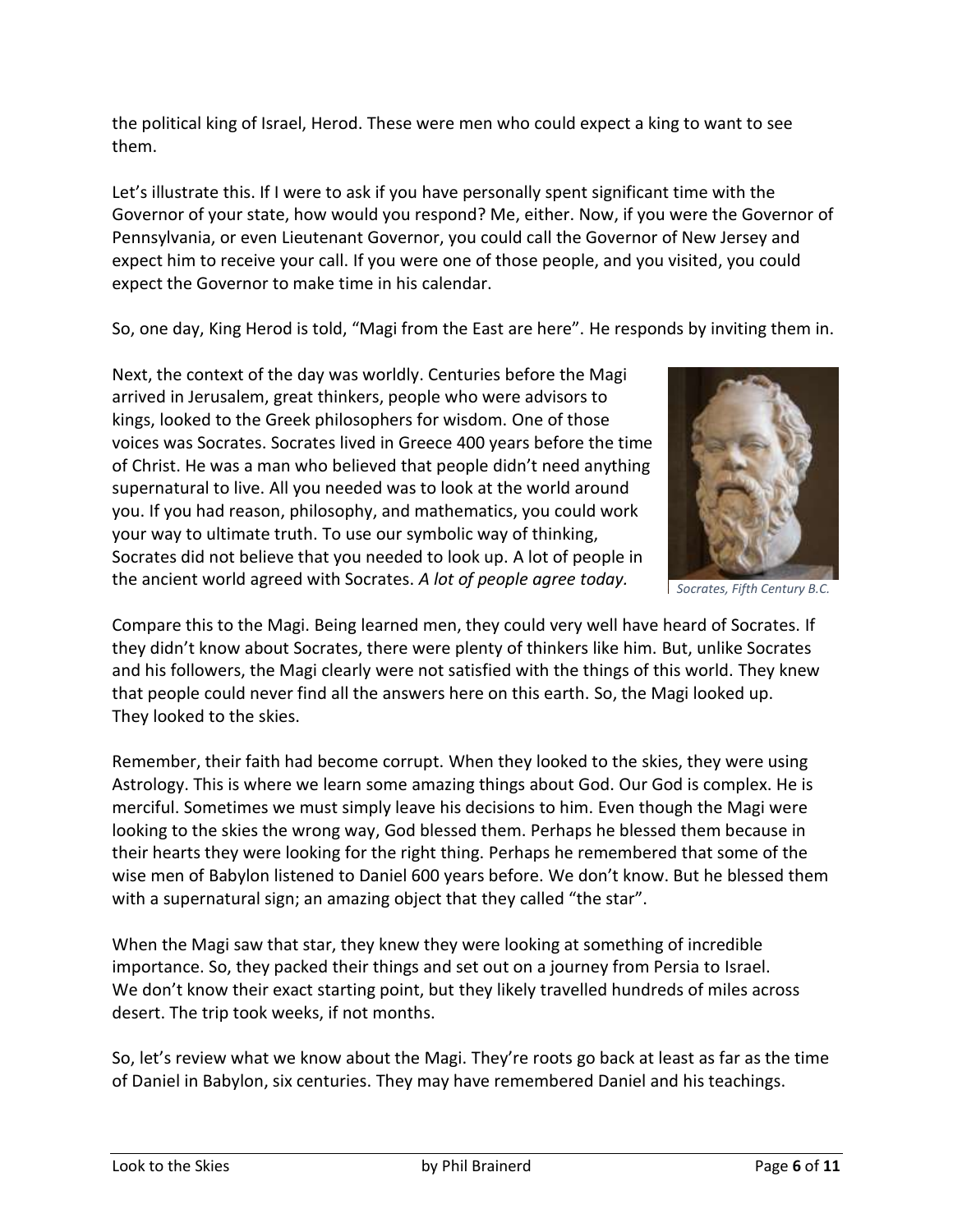Their ancestors had been exposed through Daniel to belief in the one true God of the Hebrew people. But their faith had been corrupted. Their memory of Daniel had become distant. At the time of Christ, much of the world was already becoming secular, following teachers like Socrates. He taught that all the answers to everything were found here on earth. But the Magi weren't content with this earth. *They looked to the skies.* When they did, God blessed them.

Let's read on in Matthew.

When King Herod heard this he was disturbed, and all Jerusalem with him. (Matthew 2:3)

So, here are the Magi. They saw something that really excited them. It motivated them to travel hundreds of miles across desert. They get to their destination*,* and they find out that nobody there has any idea what's going on. In fact, far from being excited, everyone there is upset.

Add to the problem, the Magi apparently were blinded by their excitement. They secure a visit to the home of the political King of Israel. They walk into his courts. There's a crowd of all the important people of Jerusalem. Anyone who matters is there. Because he's receiving foreign dignitaries, Herod is likely sitting on a big throne, wearing his royal robes and crown. The Magi say, "Hey, we're looking for the one born king of the Jews".

Sometimes people can be "wise" without being very smart. The Magi are talking to someone who thinks *he's* the king. The reply they get is, "What?" The Magi may have quietly looked at each other and said, "oops".

Here's why king Herod was likely disturbed. You may have noticed that I've been referring to him as the political king of Israel. King Herod was not born king of the Jews. He was not a descendant of David, as the ancient prophecies foretold. He wasn't even Jewish. He was from the land of Edom to the south. King Herod was a political opportunist who was in the right place at the right time. He was appointed king by the Romans because he got along with them very well - Not because he had any loyalty to the people of Israel.

King Herod was also a very good example of someone who saw no need to look to the skies. To his credit, he was an intelligent and talented man. Herod was chosen by Rome because he was a good military leader. He was seen by the Romans as someone who could keep order in the conquered land of Israel. He also knew how to manage budgets. He undertook some important and very expensive building projects during his day. His life involved big budgets, big projects, and political force. In his mind, he could find everything he needed around him.

Herod was also very evil. We'll learn how evil in our next session. For now, we'll just say he had a bad habit of killing anyone who threatened him. The Romans didn't care as long as he kept the peace, but he was hated by the population. All of this is why Herod was not interested in hearing about someone who was born the rightful king of Israel. To him, this was very bad news. How does he respond?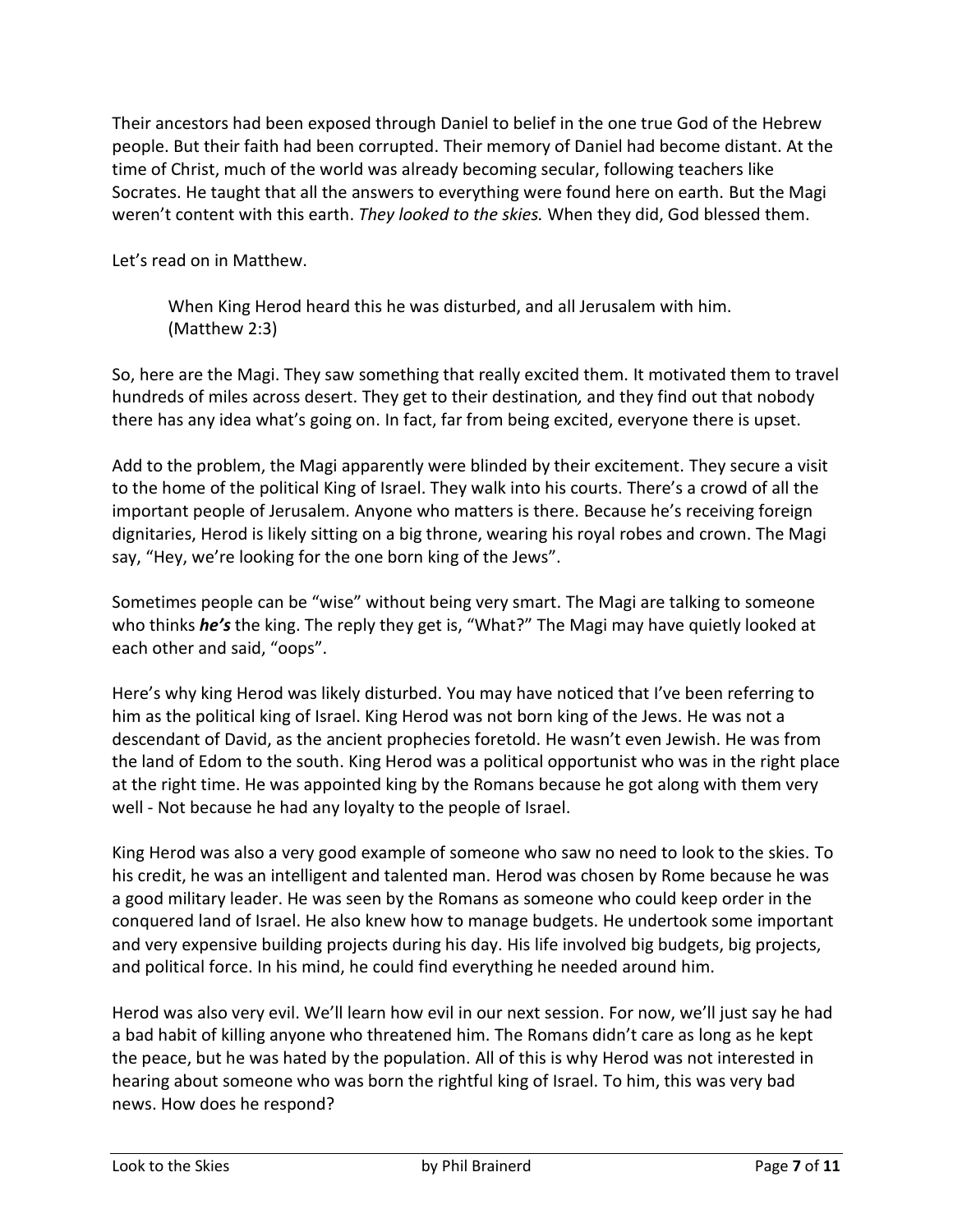4 When he had called together all the people's chief priests and teachers of the law, he asked them where the Messiah was to be born. 5 "In Bethlehem in Judea," they replied, "for this is what the prophet has written: 6 "'But you, Bethlehem, in the land of Judah, are by no means least among the rulers of Judah; for out of you will come a ruler who will shepherd my people Israel.'" (Matthew 2:4-6)

One of the themes that Matthew presents is the way God shows his power and his faithfulness through fulfilled prophecy. Matthew shares one of those prophecies here. This is from the prophet Micah, who lived over seven centuries before Christ. He talks about the Messiah being born in Bethlehem, exactly where Jesus was born. Once again, God can predict something 700 years in advance, and it comes true. That requires great power, and great faithfulness.

Herod might have noticed that the prophecy used the word "shepherd" when referring to the way that the great king would deal with the people of Israel. Herod was very heavy handed and oppressive. The rightful king would be gentle and caring, like a shepherd watching over his flock. How does Herod react to this wonderful sign that God was at work in his kingdom?

7 Then Herod called the Magi secretly and found out from them the exact time the star had appeared. 8 He sent them to Bethlehem and said, "Go and search carefully for the child. As soon as you find him, report to me, so that I too may go and worship him." (Matthew 2:7-8)

Those of you who looked ahead know that Herod isn't interested in worshipping the newborn king. He wants the newborn king dead. Herod figures that he can fool the Magi into doing his detective work for him.

Consider the tragedy here. Here's Herod, a man who has all the resources of a King. He lives in the heart of a nation founded to represent God. He has access to great teachers of the Hebrew Scriptures. They all come whenever he calls them. Does that make Herod honor God? No. He only sees the world around him. His reliance on money and political power have rendered him is incapable of "looking up". This "newborn king" is only a threat to Herod's power. So, Herod plots to kill him.

# Let's read on:

9 After they had heard the king, they went on their way, and the star they had seen when it rose went ahead of them until it stopped over the place where the child was. 10 When they saw the star, they were overjoyed. 11 On coming to the house, they saw the child with his mother Mary, and they bowed down and worshiped him. Then they opened their treasures and presented him with gifts of gold, frankincense and myrrh. (Matthew 2:9-11)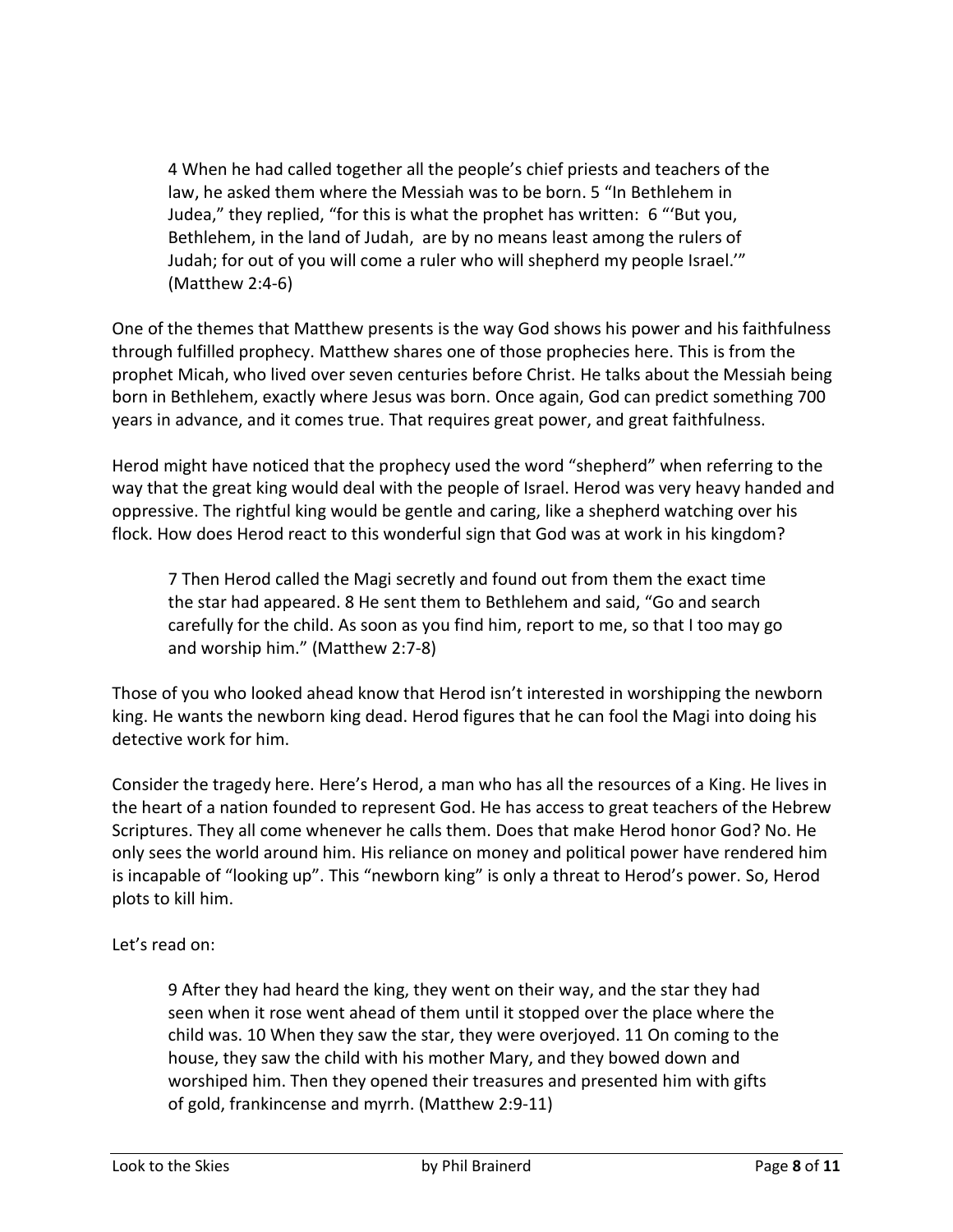So, once again, the Magi are rewarded for looking to the skies. The star reappears.

People like to speculate on what this object was. Was it a comet? Was it planets whose orbit crossed up in space, causing a bright light? Whatever it was, it wasn't way up in space like those objects. This star was something that could guide people up and down hills and around the curvy roads that surround Jerusalem. It eventually sat close enough to one house that anyone who cared would know exactly where the star was leading. This was not some astronomical coincidence. This was yet one more display of supernatural power surrounding the life of Christ.

The wise men know it. We're told that they were overjoyed. Some translations say, "rejoiced with exceeding great joy". That's because the term that Matthew uses has no exact English equivalent. He just keeps adding modifiers to the word for Joy. It's like us saying, "They had awesome, gigantic, incredible, unbelievable joy." In other words, they were really happy.

Then, the Magi reach their goal. They've travelled for at least weeks, if not months to get here. What did they see? The house of a poor family. They see a small child being held by his mother.

Remember, these are important men. They hang around with kings. *And when they see Jesus, they bow down and worship*. There is some discussion as to whether the original Greek word should be translated as "worship", or just "pay homage". "Worship" would indicate that they considered the baby to be divine. "Pay Homage" would indicate they knew they were beholding a king. Some say the context of Matthew would lean towards the first interpretation. Perhaps the Magi weren't quite sure what they were seeing, but whatever it was, it was incredibly important.

They then presented gifts worthy of a king. Gold, along with the rare and expensive perfumes: myrrh and frankincense. Some say the gifts represent different aspects of the work of Jesus: His royalty, his human life, and his death. Others say, "let's not get ahead of ourselves". These were clearly gifts that royalty would give to other royalty. The Magi knew that this was a great king, no matter what the surroundings were. And because of the star, they knew that it was not a normal king.

So, Jesus was qualified to be king by his ancestry. He was qualified by the supernatural voices of angels. Now, he is shown to be qualified by political experts who know a great king when they see one.

We'll close in a minute but let me make a quick observation. Since we began our study of Matthew, we've run into situations where we've had to point out disagreements with other groups. As always, I like to point out that we don't spend all our time bashing others. However, sometimes differences are important, and they must be identified. Here's another one of those situations. Many of our Catholic friends refer to Mary as "The Queen of Heaven". We respectfully, but powerfully disagree.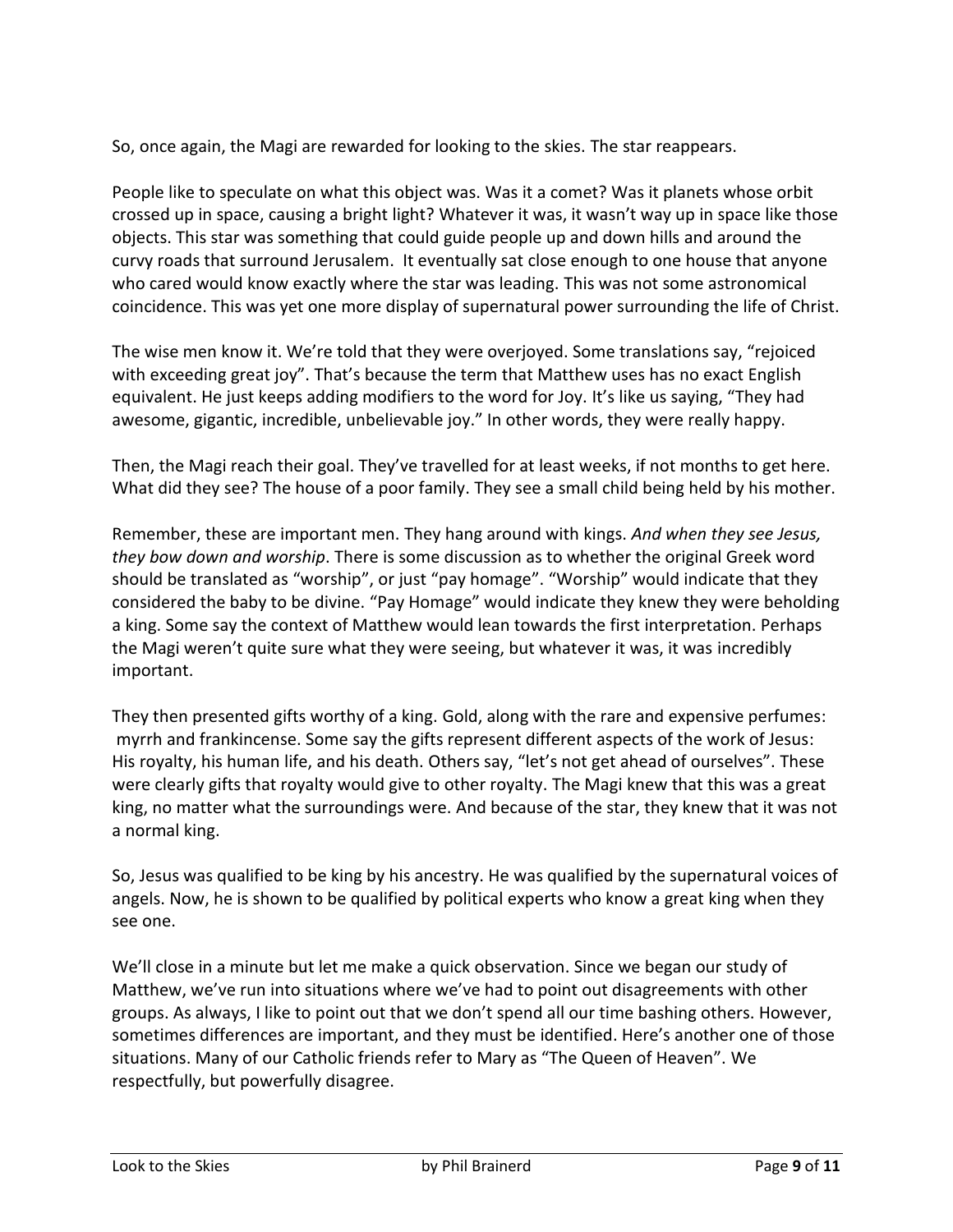Look at the actions of the Magi:

On coming to the house, they saw the child with his mother Mary, and they bowed down and worshiped him. Then they opened their treasures and presented him with gifts of gold, frankincense and myrrh. (Matthew 2:11)

The Magi see Jesus, along with Mary. Whom do they worship? Jesus. To whom do they present their gifts? They present their gifts to Jesus. The Greek language of the original text has words to distinguish people involved in an action: words like him, her, and them. The word here is "him". The Magi worship Jesus, *not* Jesus *and* Mary. They give gifts to Jesus, *not* Jesus *and* Mary. There is no "them" here. There is no indication that the Magi give the same level of importance to Mary that they give to Jesus. Catholicism says Mary is the Queen of heaven. The Magi knew better.

Let's read the end of the story:

And having been warned in a dream not to go back to Herod, they returned to their country by another route. (Matthew 2:12)

The story closes with yet one more supernatural act. The men who looked to the skies are blessed once again. They're warned in a dream not to trust Herod. And they obey - They run as fast as they can in the opposite direction and return to the safety of their home. Who knows? After killing Jesus, Herod might have taken out the Magi next. God shows these men incredible mercy.

Let's pull this all together.

# **Conclusion**

So, we met some men, the Magi, who weren't content to live their lives looking only at the things of this world. *They looked to the skies.* And God blessed them. Today, the idea of looking to the skies is symbolic. It's our way of saying that this earth is not our final home. We don't need to imagine that the positions of the planets guide our future, as is thought with Astrology. We know that everything we need for life and Godliness can be found in God's word the Bible. We know that the God of heaven listens to us when we pray. Later in the book of Matthew, Jesus will talk about something called, "The Kingdom of Heaven": *The place for those who look up.*

We met some other men who didn't see the need to do any of that. We saw Socrates, a man who believed that he could find everything he needed by looking around his world with reason, philosophy, and Mathematics. Today, there are lots of people like him. People who think that their list of degrees frees them from the need to look to God.